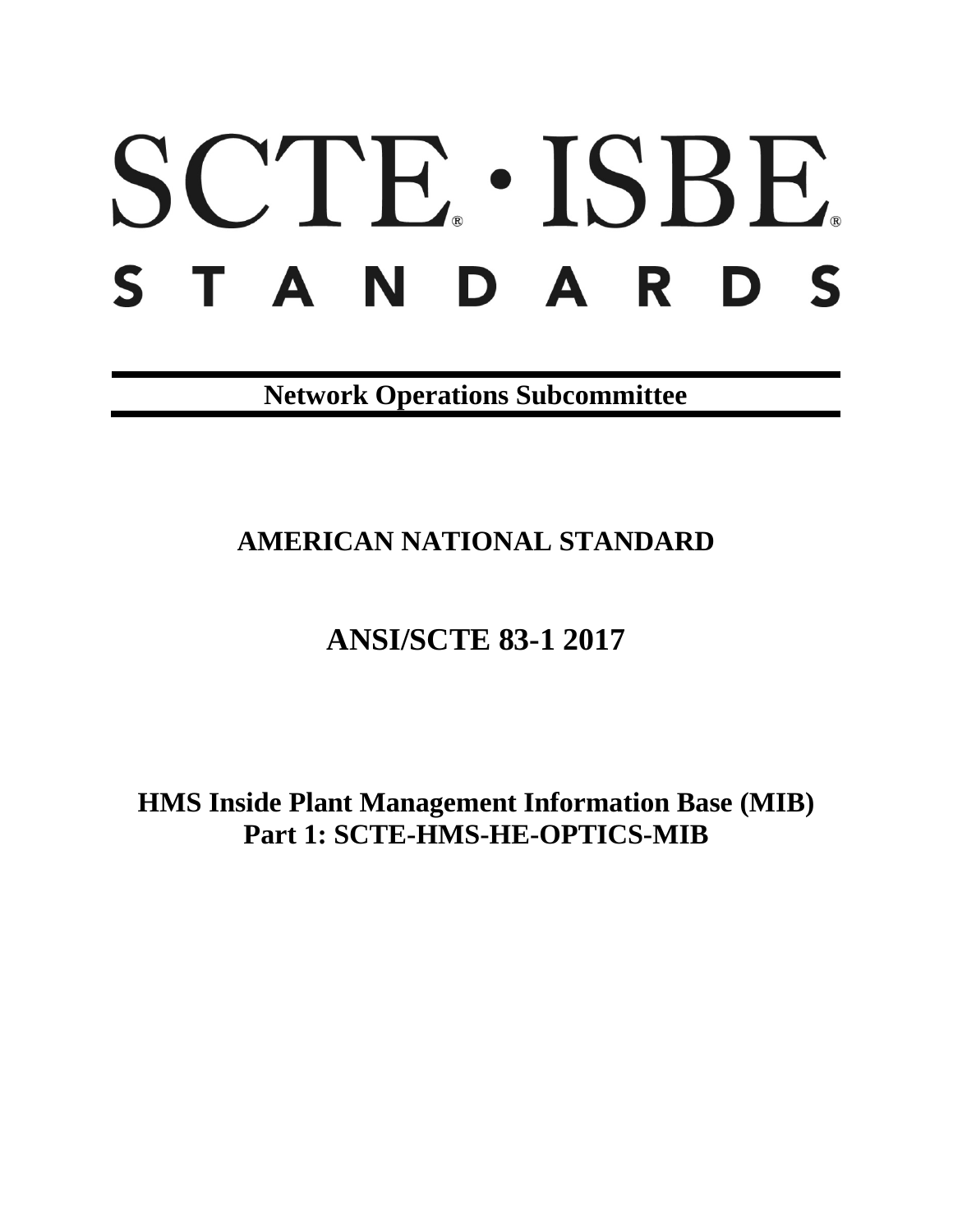## **NOTICE**

The Society of Cable Telecommunications Engineers (SCTE) / International Society of Broadband Experts (ISBE) Standards and Operational Practices (hereafter called "documents") are intended to serve the public interest by providing specifications, test methods and procedures that promote uniformity of product, interchangeability, best practices and ultimately the longterm reliability of broadband communications facilities. These documents shall not in any way preclude any member or non-member of SCTE•ISBE from manufacturing or selling products not conforming to such documents, nor shall the existence of such standards preclude their voluntary use by those other than SCTE•ISBE members.

SCTE•ISBE assumes no obligations or liability whatsoever to any party who may adopt the documents. Such adopting party assumes all risks associated with adoption of these documents, and accepts full responsibility for any damage and/or claims arising from the adoption of such documents.

Attention is called to the possibility that implementation of this document may require the use of subject matter covered by patent rights. By publication of this document, no position is taken with respect to the existence or validity of any patent rights in connection therewith. SCTE•ISBE shall not be responsible for identifying patents for which a license may be required or for conducting inquiries into the legal validity or scope of those patents that are brought to its attention.

Patent holders who believe that they hold patents which are essential to the implementation of this document have been requested to provide information about those patents and any related licensing terms and conditions. Any such declarations made before or after publication of this document are available on the SCTE•ISBE web site at [http://www.scte.org.](http://www.scte.org/)

All Rights Reserved

© Society of Cable Telecommunications Engineers, Inc. 2017 140 Philips Road Exton, PA 19341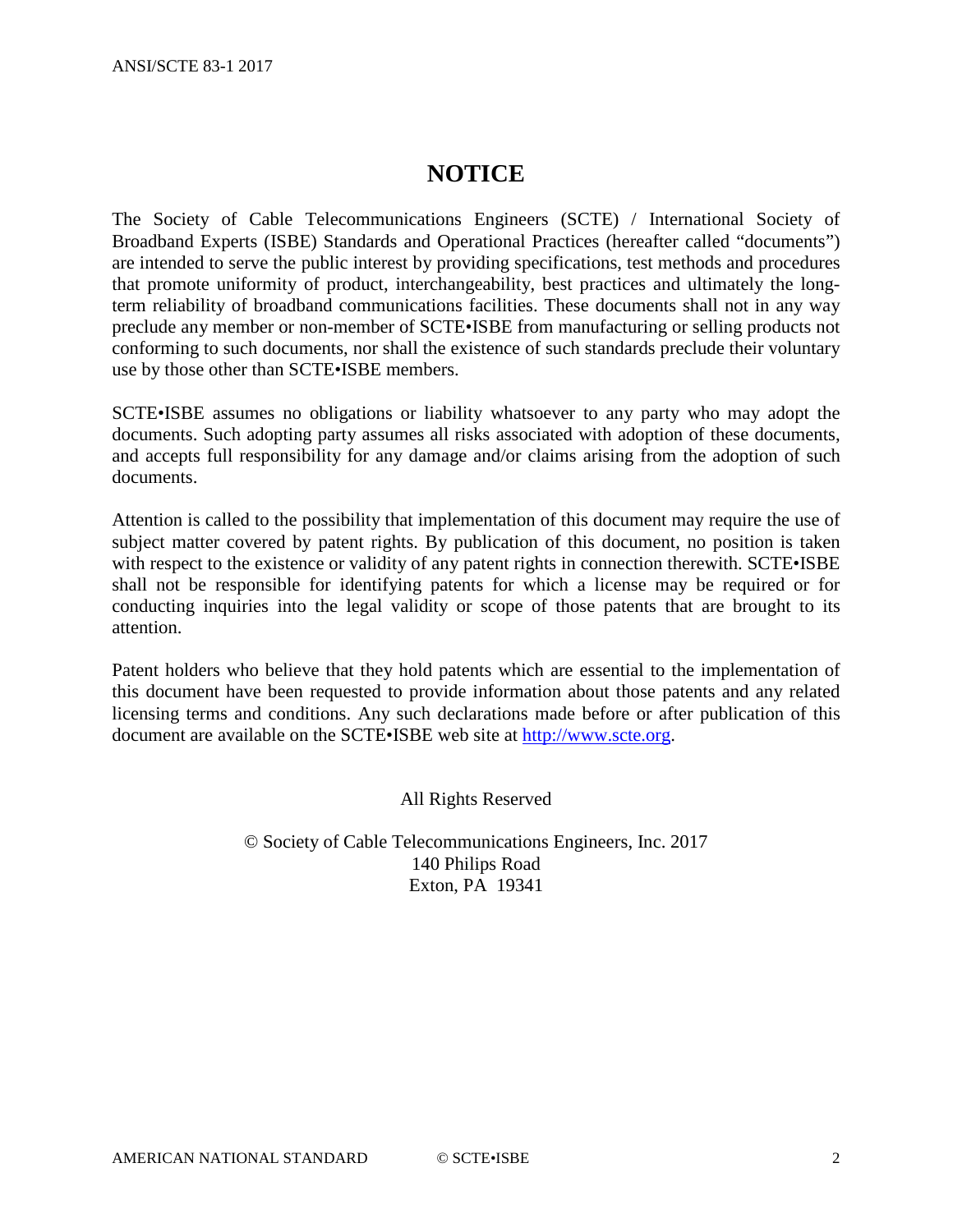## **CONTENTS**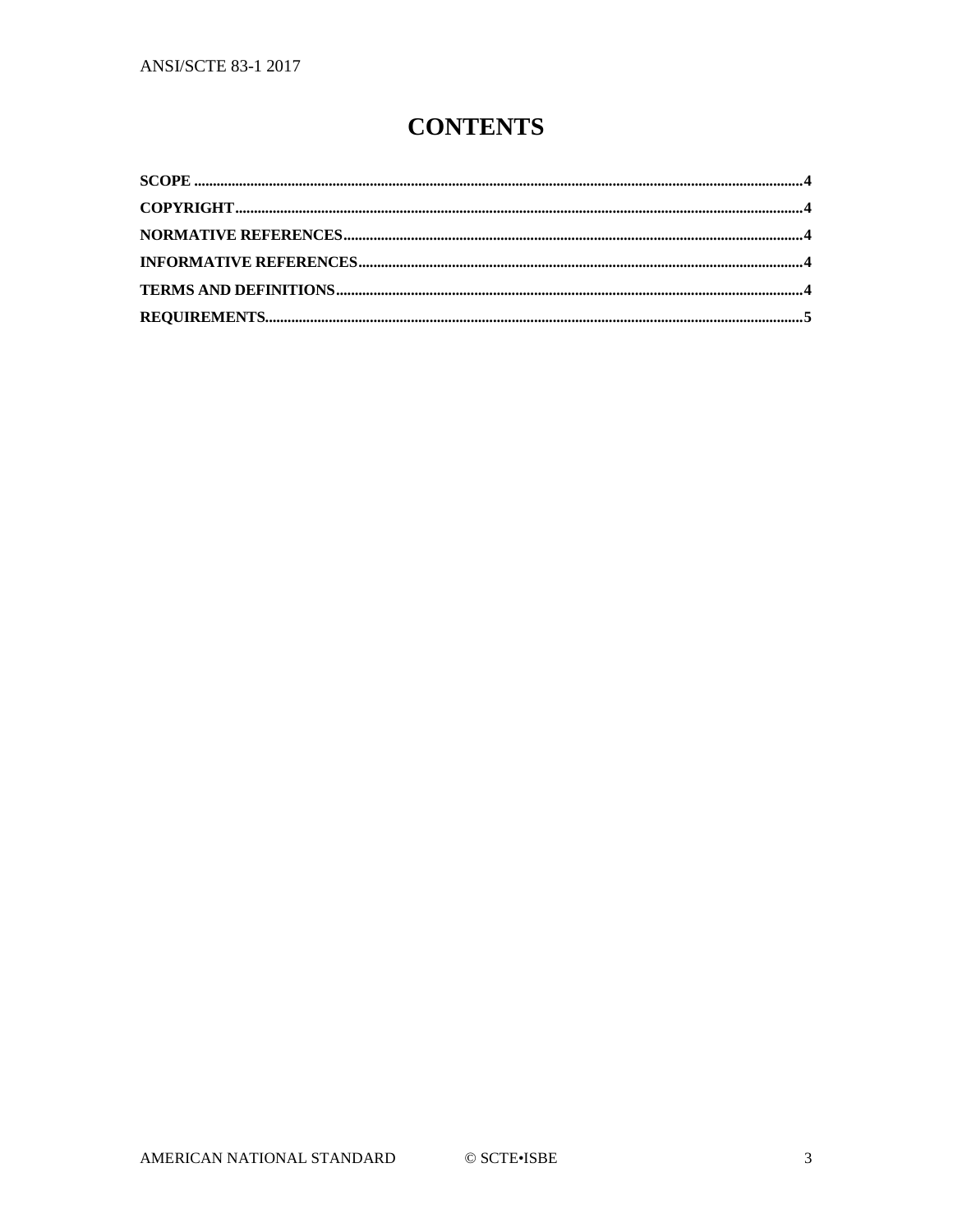#### <span id="page-3-0"></span>**SCOPE**

This document is identical to SCTE 83-1 2012 except for informative components which may have been updated such as the title page, NOTICE text, headers and footers. No normative changes have been made to this document.

The MIB module provides the branch object identifiers for the headend optics MIBs within the SCTE HMS Headend subtree.

#### <span id="page-3-1"></span>**COPYRIGHT**

The MIB definition found in this document may be incorporated directly in products without further permission from the copyright owner, SCTE.

#### <span id="page-3-2"></span>**NORMATIVE REFERENCES**

The following documents contain provisions, which, through reference in this text, constitute provisions of this standard. At the time of subcommittee approval, the editions indicated were valid. All standards are subject to revision, and parties to agreement based on this standard are encouraged to investigate the possibility of applying the most recent editions of the documents listed below.

IETF RFC2578, Structure of Management Information Version 2 (SMIv2)

SCTE 38-11 2008 (formerly HMS 114), Hybrid Management Sub-layer Management Information Base (MIB) Part 11: SCTE-HMS-HEADENDIDENT-MIB

#### <span id="page-3-3"></span>**INFORMATIVE REFERENCES**

The following documents may provide valuable information to the reader but are not required when complying with this standard.

None

#### <span id="page-3-4"></span>**TERMS AND DEFINITIONS**

This document defines the following terms:

*Management Information Base (MIB)* - the specification of information in a manner that allows standard access through a network management protocol.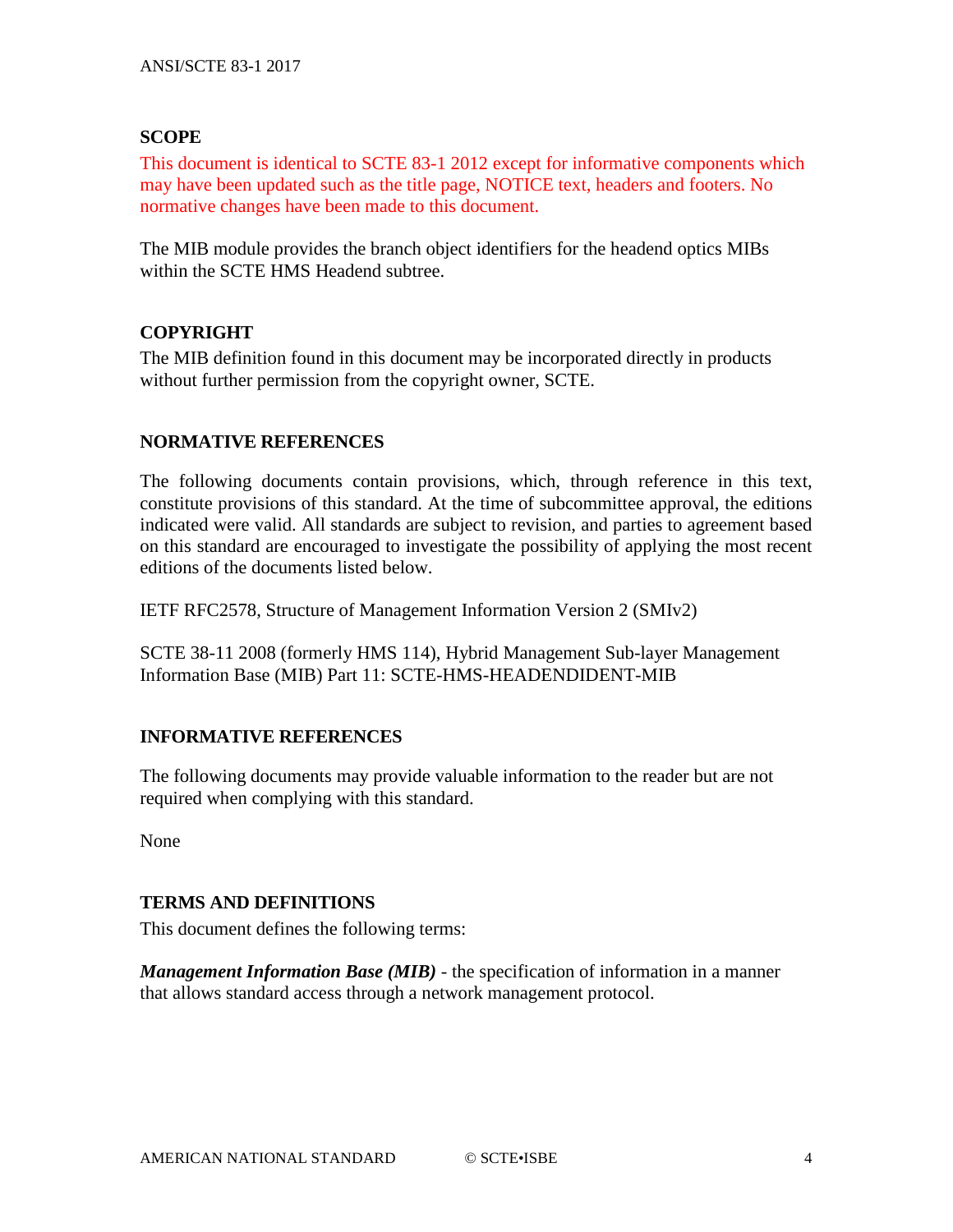ANSI/SCTE 83-1 2017

### <span id="page-4-0"></span>**REQUIREMENTS**

This section defines the mandatory syntax of the SCTE-HMS-HE-OPTICS-MIB. It follows the IETF Simple Network Management Protocol (SNMP) for defining managed objects.

The syntax is given below: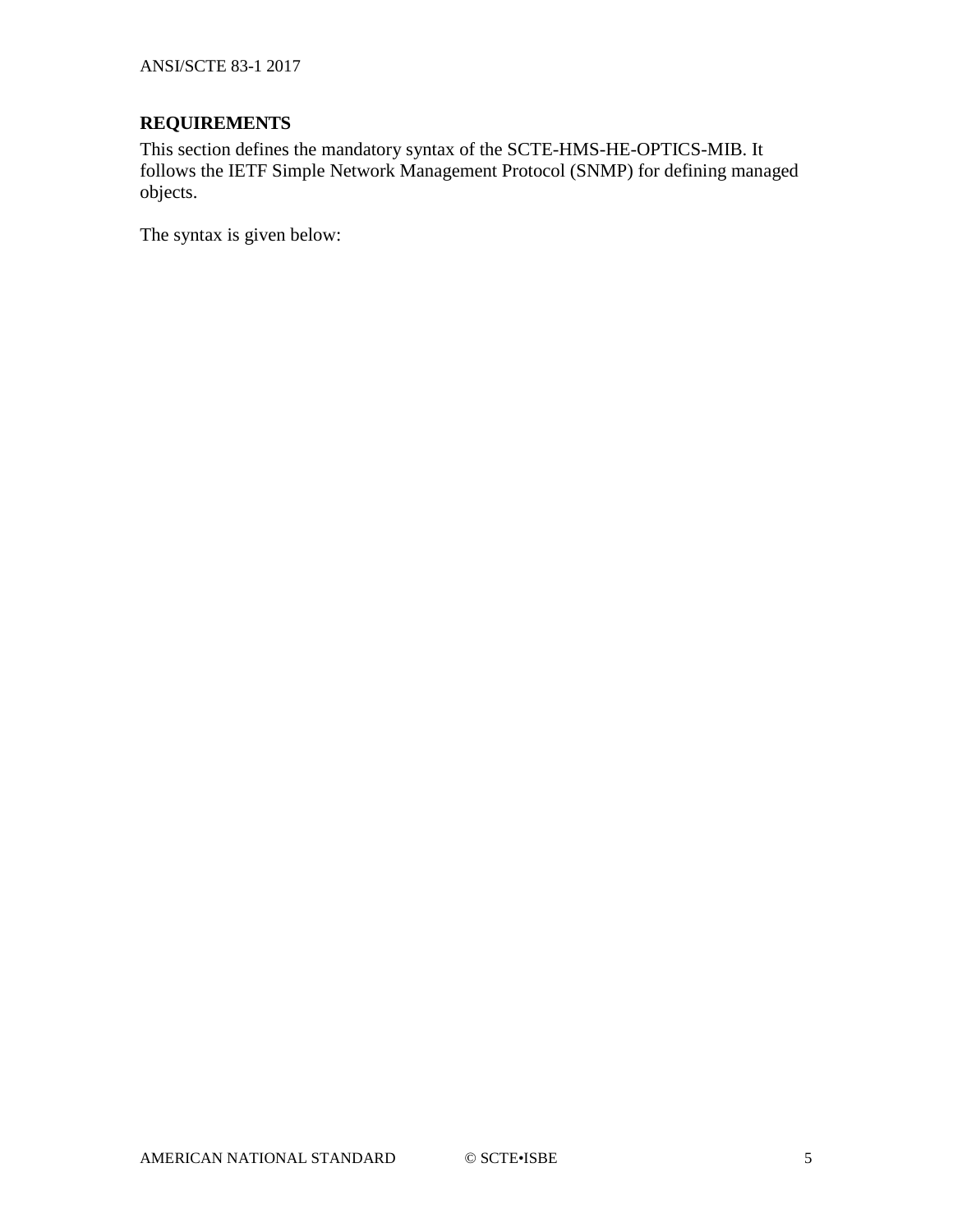#### ANSI/SCTE 83-1 2017

```
-- Module Name: HMS108R13.MIB (SCTE 83-1)
-- SCTE Status: Adopted
SCTE-HMS-HE-OPTICS-MIB DEFINITIONS ::= BEGIN
IMPORTS
     OBJECT-IDENTITY, MODULE-IDENTITY
          FROM SNMPv2-SMI
     heOptics
          FROM SCTE-HMS-HEADENDIDENT-MIB;
heOpticsMib MODULE-IDENTITY
     LAST-UPDATED "200603030000Z" -- March 3, 2006
     ORGANIZATION "SCTE HMS Working Group"
     CONTACT-INFO
                " SCTE HMS Subcommittee, Chairman
                 mailto:standards@scte.org
" "The Contract of the Contract of the Contract of the Contract of the Contract of the Contract of the Contract of the Contract of the Contract of the Contract of the Contract of the Contract of the Contract of the Contrac
     DESCRIPTION
                "The MIB module provides the branch object identifiers for the
               headend optics MIBs within the SCTE HMS Headend subtree."
     REVISION "200603030000Z" -- March 3, 2006
      DESCRIPTION
                "Corrected Last-Updated date, date format and and revision order"
     REVISION "200601100000Z" -- January 10, 2006
      DESCRIPTION
                "Corrected Revision in Header and typo that prevented the MIB from Compiling"
     REVISION "200511090000Z" -- November 09, 2005
      DESCRIPTION
                "Added heOpticalTransportGroup as a branch identifier."
     ::= { heOptics 0 }
```
-- Registration subtree for headend optical equipment